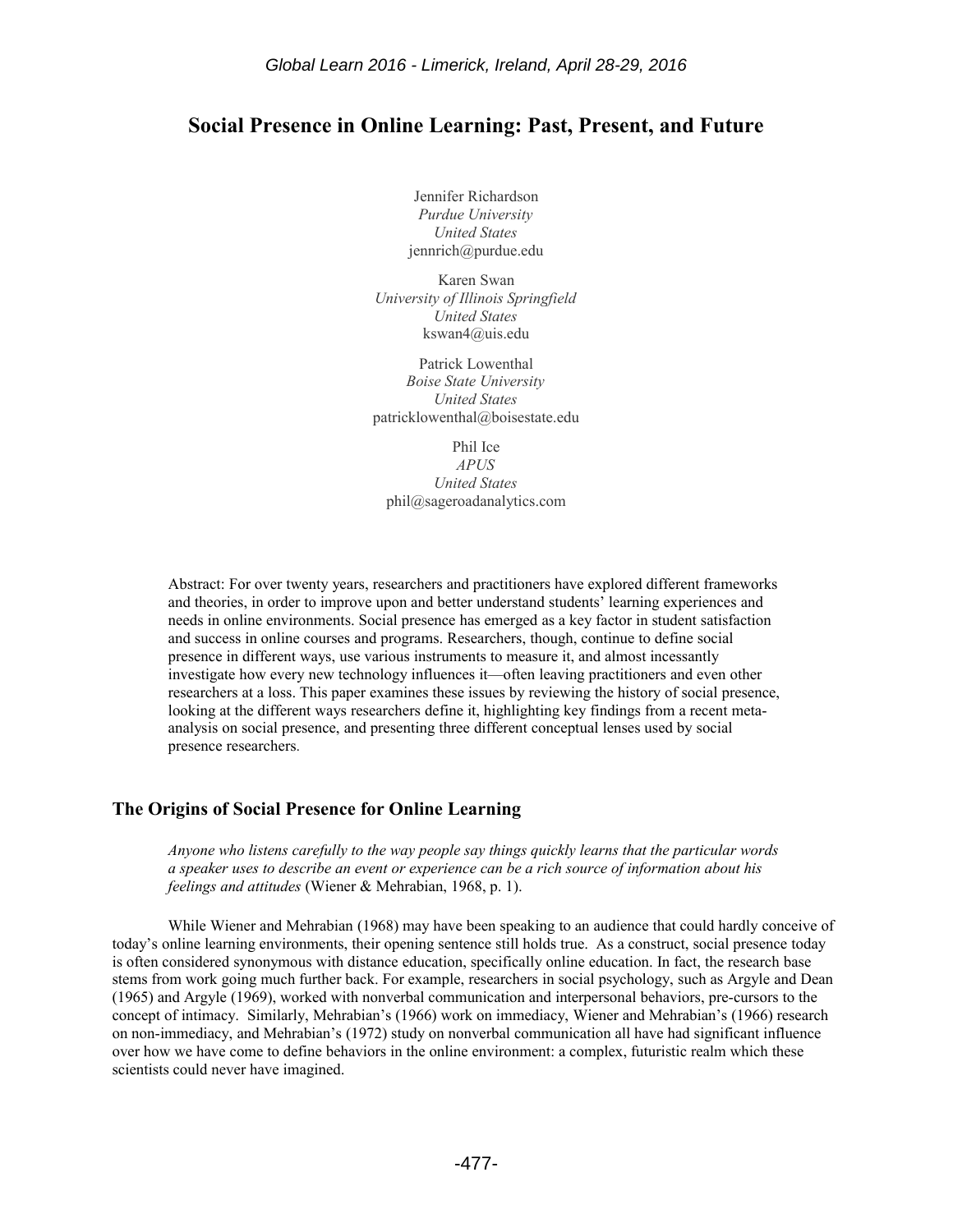### *Global Learn 2016 - Limerick, Ireland, April 28-29, 2016*

The most clearly defined line between today's research on social presence and its predecessors is the work of Short, Williams, and Christie (1976) based on their communications research on "the effectiveness and impact of person-to-person telecommunications" (p. vi). They coined the term "social presence," and over time their work has been cited regularly throughout the literature. They posited that social presence is a quality of medium, with some mediums having a lesser ability to convey social presence (e.g. test-based communication). "[Social presence] varies between different media, it affects the nature of the interaction and it interacts with the purpose of the interaction to influence the medium chosen by the individual who wishes to communicate" (Short et al., 1976, p. 65).

The widespread use of computer-mediated communication (CMC) incented several researchers to begin questioning earlier works to see how previous assumptions related to the newer technologies. Walther (1992), for example, provided a critical evaluation on the role of the medium constraining users' communication, specifically by highlighting weaknesses in CMC research. To illustrate his point, he takes issue with the comparison of taskoriented assignments between simulated computer conferencing groups and Face-to-Face (F2F) groups with a limited time frame, which by its nature alleviates the advantages of CMC communication channels. Additionally, although he indicated the commonality of comparing verbal communication behaviors between computer conferencing groups and F2F groups, he also noted a lack in the examination of nonverbal communication behaviors in F2F in research, which could provide insights into CMC substitutions or equivalences in the research. For the latter, he argued that, despite transcripts and audio recordings of F2F groups having been used to compare to CMC groups, few studies had reported the nonverbal behaviors of F2F groups (p. 63). He also discussed the possibly unfair comparison of F2F and CMC based on the contexts and purposes of the communication being studied, including the findings of experimental studies versus authentic CMC groups (p. 59). At one point he explained, "it appears that the conclusion that CMC is less socioemotional or personal than face-to-face communication is based on incomplete measurement of the latter form…" (p. 63).

Gunawardena (1995) alleviated this tension by situating social presence theory into a particular educational context, and examining the likelihood that users attributed their social presence to either the medium itself or their perception of the medium. The educational context (i.e., The Globaled conferences) was a multi-university distance education project conducted using a "listserv" or electronic distribution list. Gunawardena found from the two studies discussed that it was students' perceptions of CMC and not the medium itself that derived their impression of social presence. Additionally, she found that because instructors can cultivate or create social presence, they need to learn to how to adapt to the medium (p. 165).

## **Defining Social Presence**

One cannot understand the past, present, and future of social presence without spending some time looking at how researchers define social presence. Since the concept of social presence was first linked to online learning, researchers and practitioners alike have been reconceiving not only what social presence is, but also the particular role/s it plays in online learning (Kreijns, Van Acker, Vermeulen & Van Buuren, 2014; Oztok & Brett, 2011). This is appropriate because the environments being studied has grown beyond text-based CMC and listservs and is researched from a number of disciplines and contexts. These reconceptions are supported by the varying definitions of social presence which will be presented.

Variations in wording aside, we have learned much about social presence and its influence in online learning over the past 20 years, including the perception that it can be (strongly) felt by participants in computer-mediated communication (Gunawardena, 1995; Richardson & Swan, 2003). Social presence has been shown to influence many factors in students' learning experiences. More specifically, social presence can influence students' participation and motivation to participate (Swan & Shih, 2005; Tao, 2009; Tu & McIsaac, 2002), course and instructor satisfaction (Gunawardena, 1995; Gunawardena & Zittle, 1997; Richardson & Swan, 2003; Swan & Shih, 2005), and both actual and perceived learning (Hostetter & Busch, 2013; Kang & Im, 2013; Richardson & Swan, 2003; Wise, Chang, Duffy & del Valle, 2004). Further, social presence has implications for course design (Arbaugh, 2005;Swan, Matthews, Bogle, Boles & Day, 2012; Tu & McIssac, 2002) and even for retention and intention to enroll in online course rates (Boston et al., 2009; Reio & Crim, 2013). Finally, while the concept of social presence has much to do with the iterations between online participants, it has also been found to permeate all aspects of a course, including seemingly individual assignments (Hostetter & Busch, 2013; Richardson & Swan, 2003).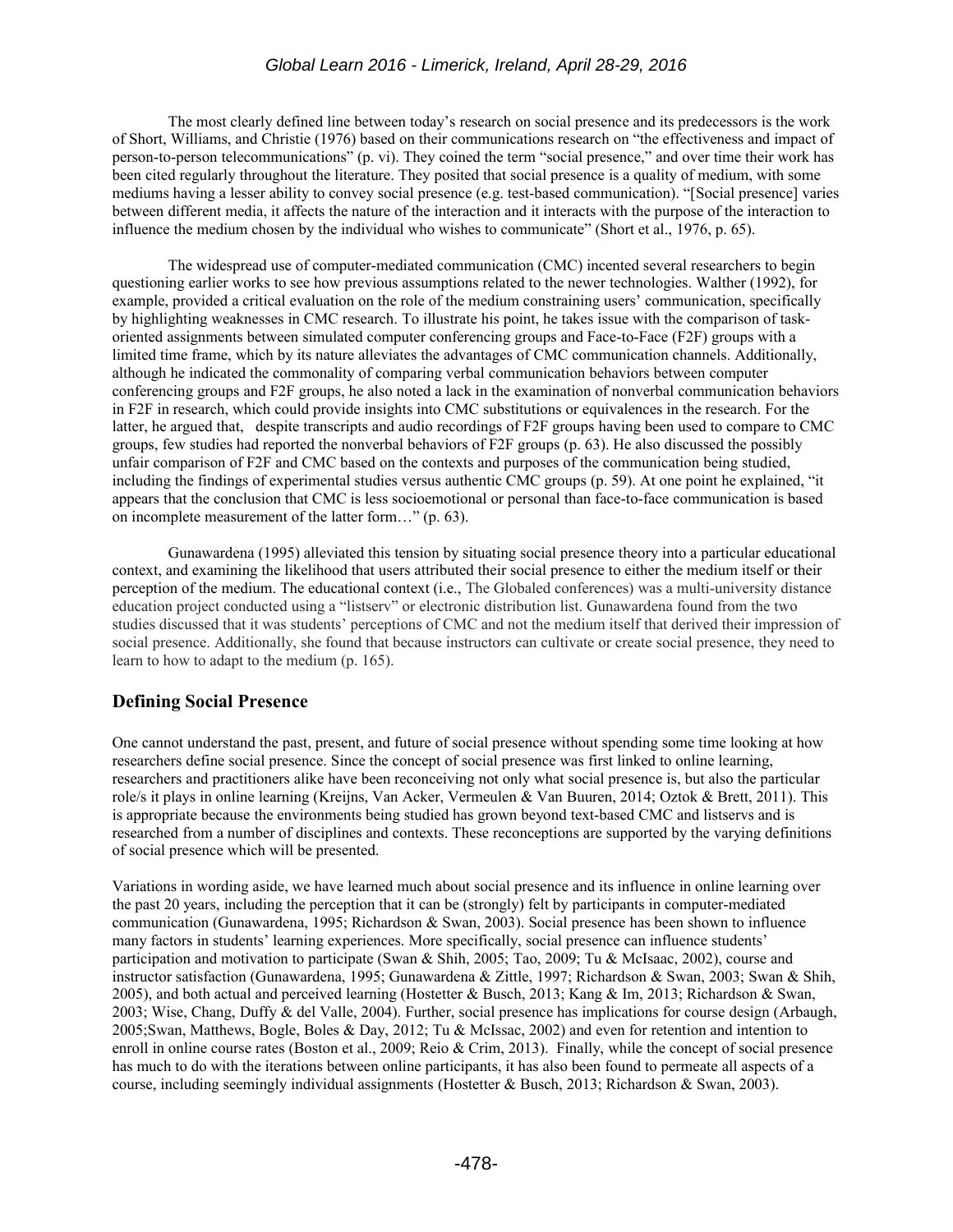Research on social presence has increased not only due to the rise in online learning environments and the search for best practices therein, but also in part because it is one-third of the triumvirate of the Community of Inquiry (CoI): a process-based framework that has been widely adopted in the past 15 years and, along with teaching presence and cognitive presence, widely researched (Arbaugh, 2008; Boston, et al., 2009; Swan, et. al., 2008).

#### **The Relationship between Social Presence and Technology**

To understand social presence, one must realize that technology has been tied to social presence since the beginning. Short, Williams, and Christie (1976) developed the theory of social presence to explain the effect telecommunications media (i.e., technology) have on communication. They believed that media differ in their degree of social presence and that these differences influence how people interact. In fact, they argued that people perceive some media as having a higher degree of social presence (e.g., video) than other media (e.g., audio) based on the nonverbal and relational cues filtered out. With the rise of computer-mediated communication (CMC), researchers and online educators, though, began to question the highly technological deterministic perspective of Short et al. (see Danchak, Walther, & Swan, 2001; Gunawardena, 1995; Gunawardena & Zittle, 1997; Tu, 2000). They argued that it matters more what one does with, and how one uses, a communication medium than any supposed capabilities of a communication medium (Walther, 1992, 1996). But with advances in communication technology, online educators have continued to explore the affordances and constraints of emerging communication technologies and specifically the different ways one may leverage these technologies for teaching and learning purposes and specifically for social presence purposes. For instance, online educators have explored how to use textmessaging (DuVall, Powell, Hodge, & Ellis, 2007), digital stories (Lowenthal & Dunlap, 2010), digital music (Dunlap & Lowenthal, 2010), social media (Dunlap & Lowenthal, 2009, 2011), and VoiceThread (Borup, West, & Graham, 2012) to name a few. As communication technologies evolve, online educators will continue to experiment with how to best leverage the affordances of these technologies to establish each other as being "real" and "there" in online courses.

### **Measuring Social Presence: Findings and Observations from a Meta-Analysis**

The results of a recent meta-analysis conducted by the presenters on social presence will be presented to provide an overview of what we know about social presence measures. The meta-analysis targeted studies from 1992 to May 2015 and explored the relationship between social presence and student outcomes (satisfaction and perceived learning). To be included in the meta-analysis, each study had fit three conditions: the study (a) investigated the relationship between social presence and either perceived learning or students' satisfaction in fully online courses in a higher education setting; (b) used social presence, or related theories as a framework; and (c) reported quantitative information that can be used to calculate the correlation between social presence and either satisfaction or perceived learning. Based on these criteria, 73 out of 98 studies were excluded from the sample pool leaving 25 studies.

Two types of Pearson's correlation coefficient (*r*) that represents the relationship between social presence and student satisfaction or the relationship between social presence and student perceived learning, respectively, served as effect sizes. The results showed a moderately large positive average correlation between social presence and satisfaction ( $r = .557$ ,  $k = 26$ ) and social presence and perceived learning ( $r = .510$ ,  $k = 26$ ). A large variation among effect sizes (86.7% for satisfaction and 92.8% for perceived learning, respectively) also indicated systematic differences among these correlations due to online course settings. We found that (a) the magnitude of the relationship between social presence and satisfaction was moderated by the course length, discipline area, and scale used to measure social presence; and (b) the relationship between social presence and perceived learning was moderated by the course length, discipline area, and target audience of the course.

The meta-analysis study provides some interesting insights into the measures of social presence currently in use. It shows that no two scales are truly equal while also indicating that strengths can be found in each despite this disparity. Although two scales may purport to measure the same construct, the dimensions may vary and capture a different element of the same construct based on the set of items (operationalization) included in scale, resulting in differing outcomes. However, when the reliability of one scale is higher the correlations with student outcomes will also be higher even when different scales measure the same construct. In this case, the Richardson and Swan scale (2003) demonstrated a higher reliability (less measurement error) than the other scales examined.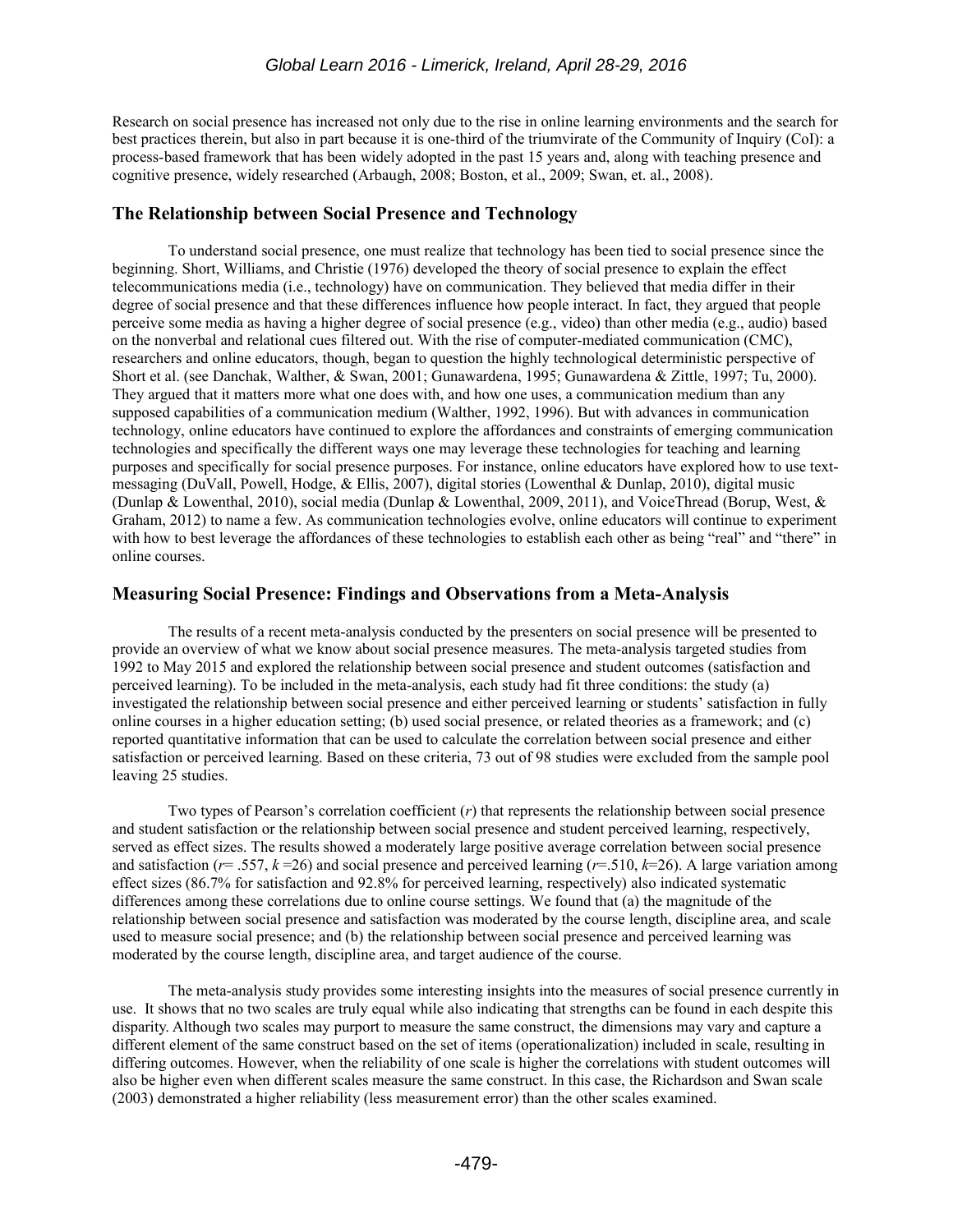As with other constructs that are regularly investigated in educational research (e.g., critical thinking) the elusiveness of social presence continues to confound our attempts to capture it with a single measure, whether that be through behavioral indicators (Rourke, et al., 1999; Swan & Shih, 2005) or self-report measures (Gunawardena & Zittle, 1997; Swan, et. al., 2008). Several researchers have concluded that because social presence's multidimensional nature, measuring it is no easy feat: especially when defining it is challenging. As researchers now engaged with this line of inquiry, we concede the struggle of capturing the complex and multifaceted dimensions of social presence.

## **Perceptions of Social Presence Online: Three Conceptual Lenses**

In line with the results from the meta-analysis, the presentation will review the idea that social presence is a multi-faceted construct and one way to help us understand the past, present, and future of social presence is by recognizing the conceptual lens a researcher is using. In the past attention in research was not given to multiple lenses but rather used a single lens and generally excluded all others. Yet, perceptions of social presence have evolved over time, are still in use, and generally fall into three major schools of thought: *Technology-Driven, Determined by Participant Perceptions,* and *Literacy-Oriented.* The common ground among these three orientations is that they all suggest that learning is more than a mere passive transmission-based process, certainly more than what Paulo Friere identifies as the Banking Concept of Education. Each of these perspectives is explored below:

*Technology-Driven.* The technology-driven focus draws from the telecommunication era of the late 1960s and 1970s when organizations began investing more time, money, and infrastructure into teleconferencing. In this era, computer-mediated communication (CMC) researchers viewed social presence as that which was lost or missing from the communicative experience. This philosophy derives from the ground-breaking work of Short, Williams, and Christie where researchers perceived social presence as the "degree of salience of the other person in a mediated communication and the consequent salience of their interpersonal interactions" (1976, p. 65). As various interactive and other communication media evolved, such as social media, video streaming, Web conferencing, and learning management systems, social presence research began to revisit the effects of differing technologies on learner perceptions of social presence. Many of these studies have been grounded in the Community of Inquiry framework but move beyond it to again consider technological effects (Nippard, & Murphy, 2007; Ice, Curtis, Phillips, & Wells, 2008; Dunlap, & Lowenthal, 2009, 2014; Lowenthal, & Dunlap, 2010; Nagel, & Kotze, 2010; Daspit, & D'Souza, 2012; Lowenthal, 2009).

*Participant Perceptions.* The notion that social presence was a function of media, however, was challenged by researchers in the field who showed that perceived social presence in online interactions varies among participants in the same mediated conversations (Gunawardena & Zittle, 1996), and indeed that many participants perceived online discourse as more personal than traditional classroom discussion (Walther 1992; Wegeriff, 1998). They thus argued that social presence was as much a matter of individual perceptions as an objective quality of the medium. This sense of social presence was adopted by the scholars who created the Commuity of Inquiry (CoI) framework, which describes learning processes in online environments. Garrison, Anderson, and Archer (2000; 2010) explain learning online as supported by the interconnection of three presences—social presence, teacher presence, and cognitive presence. Since the COI's inception in the late 1990s, researchers have employed the COI framework widely in dozens of studies across various institutions, subject areas, and student populations worldwide (Richardson, & Swan, 2003; Wise, Chang, Duffy, & del Valle, 2004; Arbaugh, 2008; Garrison, & Cleveland-Innes, 2005; Swan, & Shih, 2005; Shea, Li, Swan, & Pickett, 2005; Lomicka, & Lord, 2007; Shea & Bidjerano, 2009; Garrison, & Akyol, 2013; Boston, Diaz, Gibson, Ice, Richardson, & Swan, 2009; Cleveland-Innes, Ally, Wark, & Fung, 2013 ).

*Literacy-Oriented.* The final category is still emerging in many ways. This school of thought views social presence as an overarching concept—as a literacy in its own right. Social presence in this view, is not the extension of participants in a learning environment or a small part of an educational experience. Instead, social presence serves at the center of a dynamic interplay of instructors, students, instructional designers, instructional strategies, technology, media, and norms coming together to determine the learning outcomes. Researchers who embody this philosophy often employ the Social Presence Model (SPM) (Whiteside, 2015) with the following five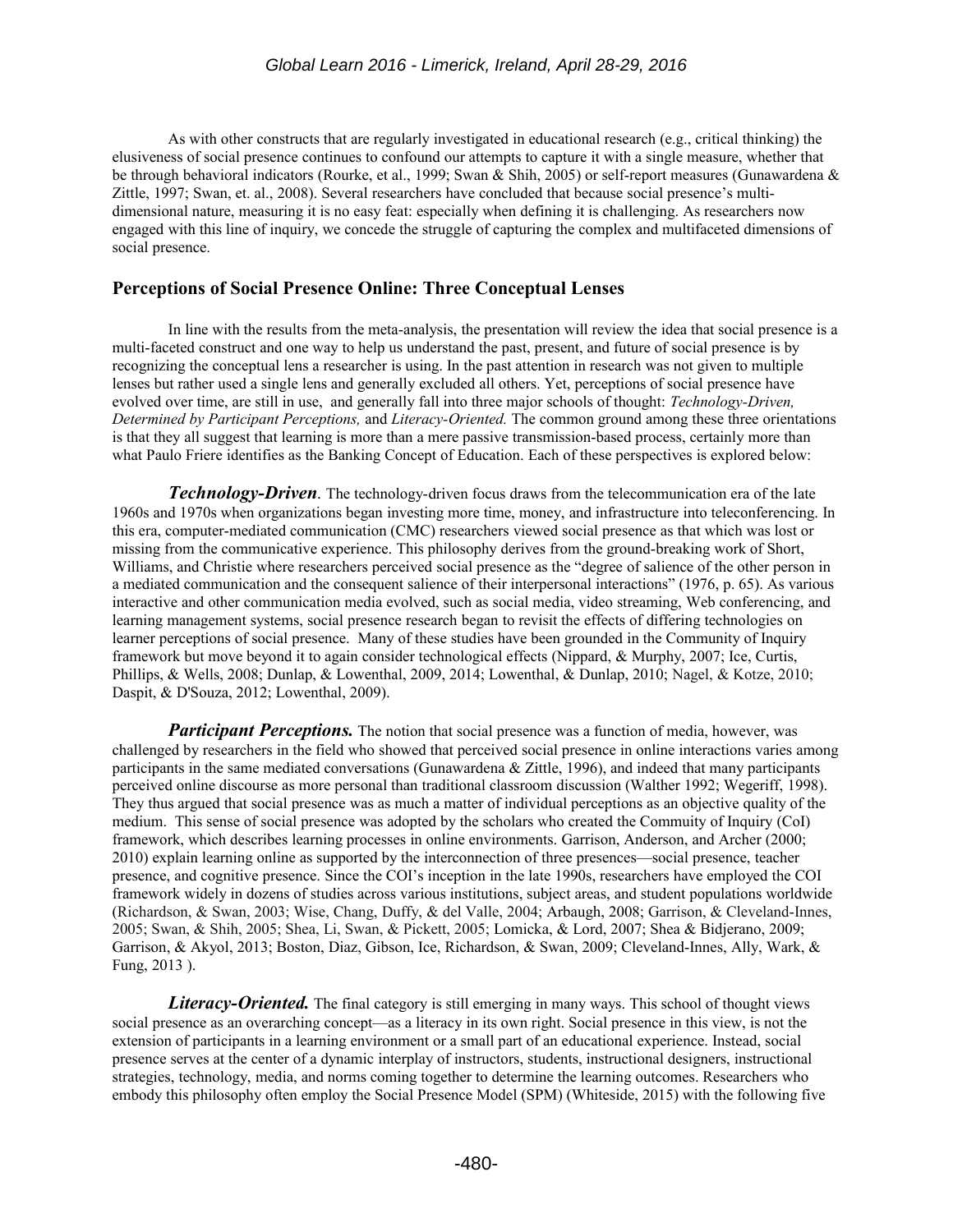interconnected components: Affective Association, Community Cohesion, Instructor Involvement, Interaction Intensity, and Knowledge and Experience (Garrett Dikkers, Whiteside, & Lewis, 2012, 2013; Whiteside & Garrett Dikkers, 2012; Whiteside, Garrett Dikkers, & Lewis, 2014). The SPM views social presence as a "master conductor that synchronizes the instructor, students, norms, academic content, learning management system (LMS), media and tools, instructional strategies, and outcomes within a learning experience" (Whiteside, 2015)

#### **Summary**

Social presence is a popular construct used in online education. However, it has a rich and varied history that too many are not aware of. Participants in this session will learn about the past, present, and future of social presence through a specific focus on the origins of social presence, how it is defined, measured, and researched, and finally three common lenses used by researchers today.

## **References**

- Arbaugh, J. (2008). Does the Community of Inquiry Framework predict outcomes in online MBA courses? *The International Review of Research in Open and Distributed Learning, 9*(2).
- Borup, J., West, R. E., & Graham, C. R. (2012). Improving online social presence through asynchronous video. *The Internet and Higher Education*, *15*(3), 195-203.
- Boston, W., Diaz, S., Gibson, A., Ice, P., Richardson, J., & Swan, K. (2009). An exploration of the relationship between indicators of the Community of Inquiry framework and retention in online programs. *Journal of Asynchronous Learning Networks, 13*(3), 67-83.
- Cleveland-Innes, M., Ally, M, Wark, N., & Fung, T. (2013). Emotional presence and mobile learning: Learnerdriven responses in a wireless world. *EURODL*. Retrieved from: http://www.eurodl.org/materials/special/2013/Cleveland-In
- Danchak, M. M., Walther, J. B., & Swan, K. P. (2001, November). Presence in mediated instruction: Bandwidth, behavior, and expectancy violations. Paper presented at the annual meeting of Asynchronous Learning Networks, Orlando, FL.
- Daspit, J. J., & D'Souza, D. E. (2012). Using the Community of Inquiry framework to introduce wiki environments in blended learning pedagogies: Evidence from a business capstone course", with *Academy of Management Learning & Education, 11*(4), 666-683.
- Dunlap, J. C. & Lowenthal, P. R. (2009). Tweeting the night away: Using Twitter to enhance social presence. *Journal of Information Systems Education, 20*(2), 129-136.
- Dunlap, J., & Lowenthal, P. R. (2010). Defeating the Kobayashi Maru: Supporting student retention by balancing the needs of the many and the one. *EDUCAUSE Quarterly, 33*(4).
- Dunlap, J. C., & Lowenthal, P. R. (2011). Learning, unlearning, and relearning: Using Web 2.0 technologies to support the development of lifelong learning skills. In G. D. Magoulas (Ed.), *Einfrastructures and technologies for lifelong learning: Next generation environments*. Hershey, PA: IGI Global. DOI: 10.4018/978-1-61520-983-5
- Dunlap, J.C., & Lowenthal, P.R. (2014). The power of presence: Our quest for the right mix of social presence in online courses. In A. A. Piña & A. P. Mizell (Eds.), *Real life distance education: Case studies in practice* (pp. 41-66). Greenwich, CT: Information Age Publishing.
- DuVall, J. B., Powell, M. R., Hodge, E., & Ellis, M. (2007). Text messaging to improve social presence in online learning. *Educause Quarterly*, *30*(3), 24.
- Garrett Dikkers, A., Whiteside, A.L., & Lewis, S, (2012). Get present: Build community and connectedness online*. Learning & Leading with Technology*, *40*(2), 22-25.
- Garrett Dikkers, A., Whiteside, A. L., & Lewis, S. (2013). Virtual high school teacher and student reactions to the Social Presence Model. *Journal of Interactive Online Learning, 12*(3), 156-170. Retrieved from http://www.ncolr.org/jiol/issues/pdf/12.3.4.pdf
- Garrison, D. R., & Akyol, Z. (2013). Toward the development of a metacognition construct for communities of inquiry. *Internet and Higher Education, 17*, 84–89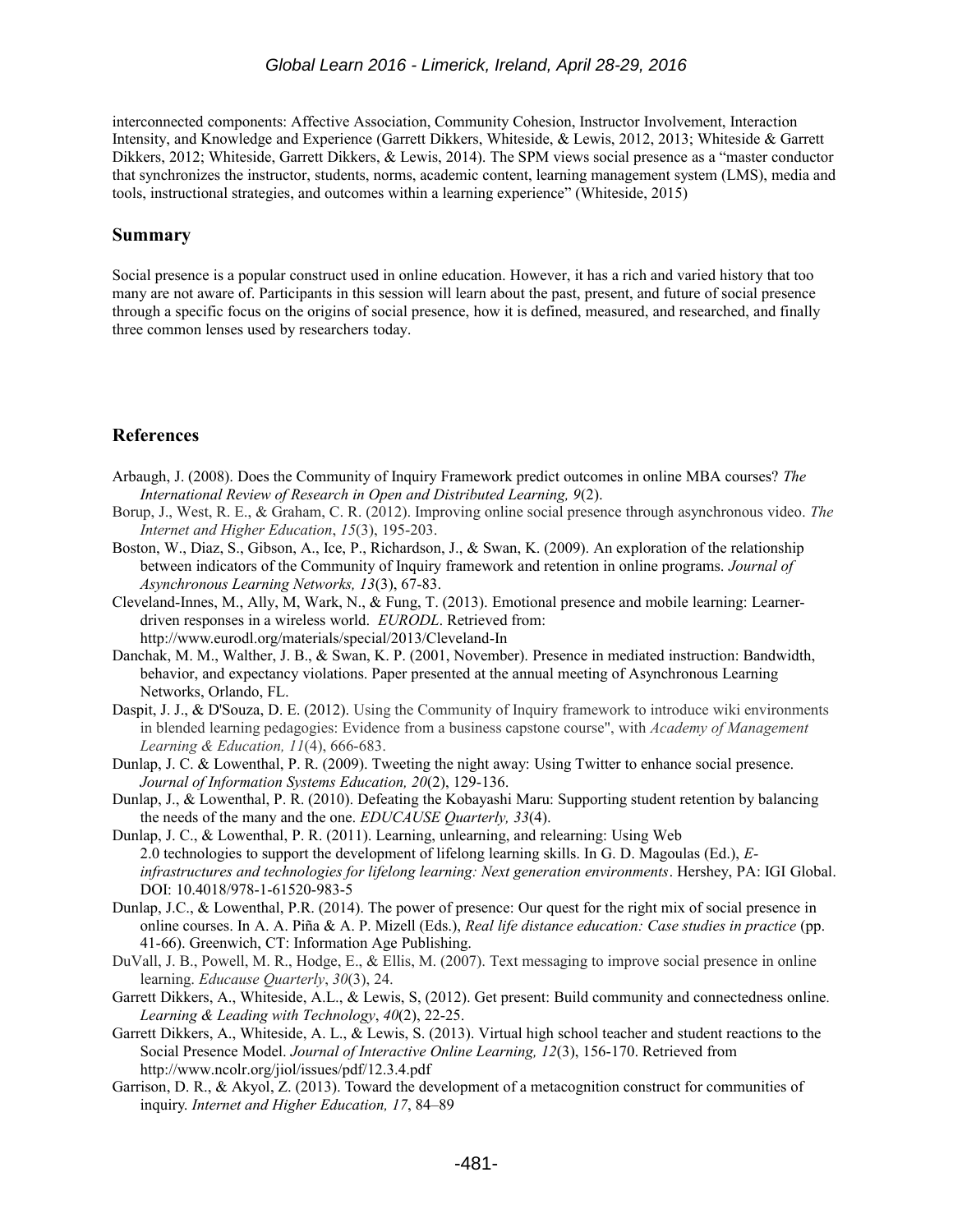- Garrison, D. R., Anderson, T., & Archer, W. (2000). Critical inquiry in a text-based environment: Computer conferencing in higher education. *The Internet and Higher Education,* 2, 87–105.
- Garrison, D. R., Anderson, T., & Archer, W. (2010). The Community of Inquiry framework ten years later. In K. Swan, & Ice, P. (Eds.) Special issue on the CoI framework: ten years later. *Internet and Higher Education, 13*(1-2)*.*
- Garrison, D. R., & Cleveland-Innes, M. (2005). Facilitating cognitive presence in online learning: Interaction is not enough. *American Journal of Distance Education, 19*(3), 133−148.
- Gunawardena, C. N. (1995). Social presence theory and implications for interaction and collaborative learning in computer conferences. *International Journal of Educational Telecommunications, 1*(2/3), 147-166.
- Gunawardena, C. N. & Zittle, F.J. (1997). Social presence as a predictor of satisfaction within a computer-mediated conferencing environment. *The American Journal of Distance Education, 11*(3), 8-26.
- Hostetter, C., & Busch, M. (2013). Community matters: Social presence and learning outcomes. *Journal of the Scholarship of Teaching and Learning*, *13*(1), 77-86.
- Ice, P., Curtis, R., Phillips, P., & Wells, J. (2007). Using asynchronous audio feedback to enhance teaching presence and students' sense of community. *Journal of Asynchronous Learning Networks, 11*(2), 3-25.
- Kang, M., & Im, T. (2013). Factors of learner–instructor interaction which predict perceived learning outcomes in online learning environment. *Journal of Computer Assisted Learning*, *29*(3), 292-301. doi:10.1111/jcal.12005
- Kreijns, K., Van Acker, F., Vermeulen, M., & Van Buuren, H. (2014). Community of Inquiry: Social presence revisited. *E-learning and Digital Media, 11*(1), 5-18. doi:10.2304/elea.2014.11.1.5
- Lomicka, L., & Lord, G. (2007). Social presence in virtual communities of foreign language (FL) teachers. *System, 35*(2), 208–228.
- Lowenthal, P. R. (2009). The evolution and influence of social presence theory on online learning. In T. T. Kidd (Ed.), *Online education and adult learning: New frontiers for teaching practices* (pp. 124-139). Hershey, PA: IGI Global.
- Lowenthal, P. R., & Dunlap, J. C. (2010). From pixel on a screen to real person in your students' lives: Establishing social presence using digital storytelling. *Internet and Higher Education, 13*, 1-2*.*
- Mehrabian, A. (1966). Immediacy: An indicator of attitudes in linguistic communication. *Journal of Personality, 34,* 26-34.
- Mehrabian, A. (1972). *Nonverbal communication.* Chicago, IL: Aldine-Atherton.
- Nagel, L., & Kotze, T. J. (2010). Supersizing e-learning: What a CoI survey reveals about teaching presence in a large online class. *Internet and Higher Education,* 13(1–2), 45–51.
- Nippard, E., & Murphy, E. (2007). Social presence in the web-based synchronous secondary classroom. *Canadian Journal of Learning and Technology, 33*(1). Retrieved from: http://www.cjlt.ca/index.php/cjlt/article/view/24/22
- Oztok, M., & Brett, C. (2011). Social presence and online learning: A review of research. *International Journal of E-Learning & Distance Education*, *25*(3), 1-10.
- Pacansky-Brock, M. (2014). Learning out loud: Increasing voluntary voice comments in online classes. In P. R. Lowenthal, C. S. York, & J. C. Richardson (Eds.), *Online learning: Common misconceptions, benefits and challenges* (pp. 99-114). Hauppauge, NY: Nova Science Publishers
- Reio, T. G., & Crim, S.J. (2013). Social presence and student satisfaction as predictors of online enrollment intent. *American Journal of Distance Education, 27*(2), 122-133. doi: 10.1080/08923647.2013.775801
- Richardson, J. C., & Swan, K. (2003). Examining social presence in online courses in relation to students' perceived learning and satisfaction. *Journal of Asynchronous Learning, 7*(1), 68-88. Retrieved from: http://onlinelearningconsortium.org/read/journal-issues/
- Rourke, L., Anderson, T., Garrison, D. R., & Archer, W. (1999). Assessing social presence in asynchronous text-based computer conferencing. *International Journal of E-Learning & Distance Education*, 14(2), 50-71.
- Shea, P., & Bidjerano,T.(2009).Community of Inquiry as a theoretical framework to foster "epistemic engagement" and "cognitive presence" in online education. *Computers & Education, 52*, 543-553.
- Shea, P., Li, C.S., Swan, K., & Pickett, A. (2005). Developing learning community in online asynchronous college courses: The role of teaching presence. *Journal of Asynchronous Learning Networks, 9*(4), 59–82.
- Short, J., Williams, E., & Christie, B. (1976). *The social psychology of telecommunications.* London: John Wiley and Sons.